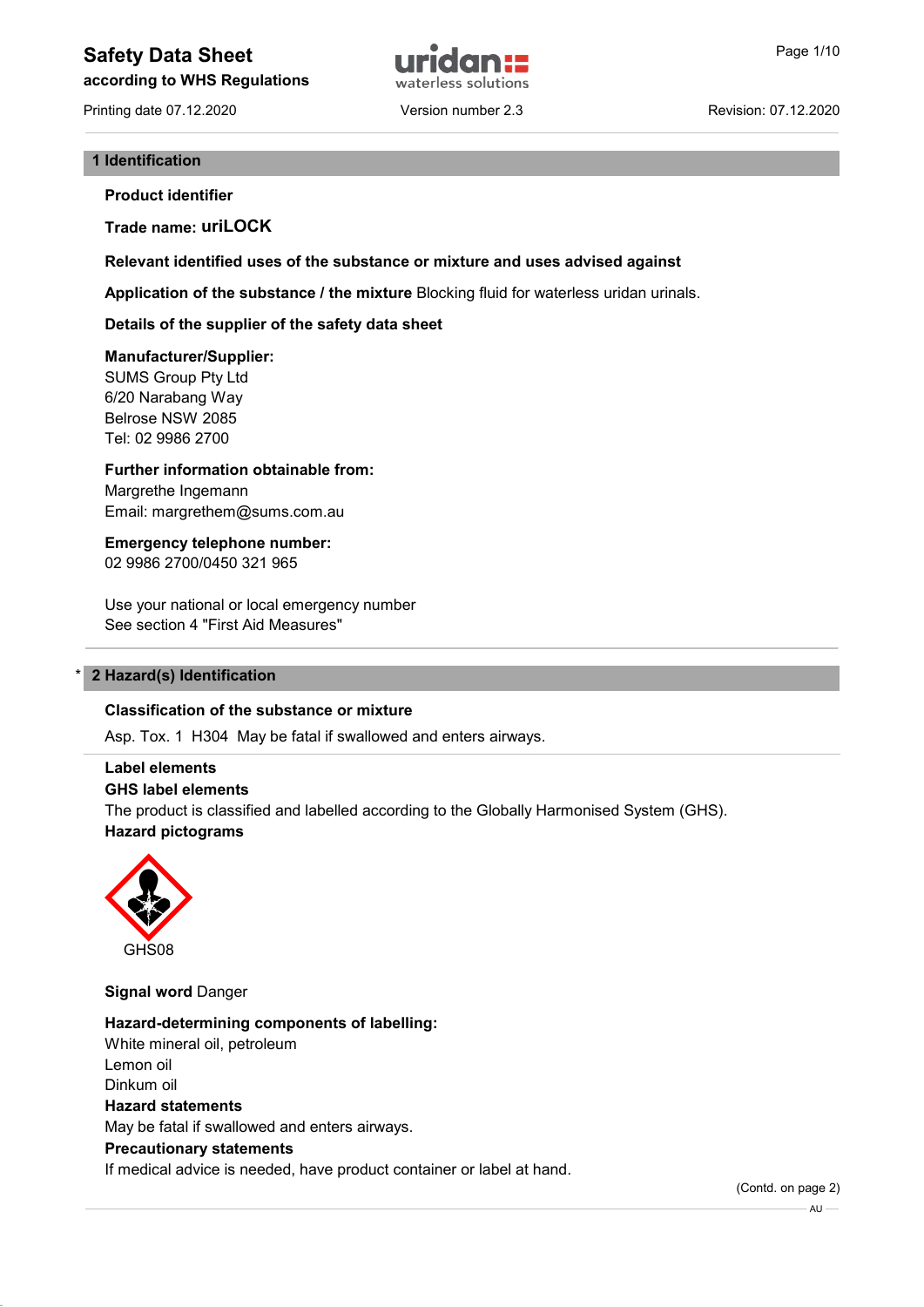# Safety Data Sheet **Example 2/10** and Trichard **Page 2/10** and Page 2/10

according to WHS Regulations



Printing date 07.12.2020 **Version number 2.3** Revision: 07.12.2020

## Trade name: uriLOCK

(Contd. of page 1) Keep out of reach of children. IF SWALLOWED: Immediately call a POISON CENTER/ doctor. Do NOT induce vomiting. Store locked up. Dispose of contents/container in accordance with local/regional/national/international regulations. Other hazards Results of PBT and vPvB assessment **PBT:** The mixture does not contain PBT substances  $\geq 0.1$  %. **vPvB:** The mixture does not contain vPvB substances  $\geq 0.1$  %.

#### 3 Composition and Information on Ingredients

## Chemical characterisation: Mixtures

#### Description:

Mixture of the following ingredients with non-hazardous additives as well as additives below the relevant limits.

Contains fragrances and colourings.

#### Dangerous components:

|                                                                                           | CAS: 8042-47-5 White mineral oil, petroleum | $\otimes$ Asp. Tox. 1, H304 | 99.401% |  |  |  |
|-------------------------------------------------------------------------------------------|---------------------------------------------|-----------------------------|---------|--|--|--|
| Additional information: For the wording of the listed hazard phrases refer to section 16. |                                             |                             |         |  |  |  |

#### 4 First Aid Measures

#### Description of first aid measures

#### General information:

In case of discomfort or doubt, seek medical advice.

If unconscious, use a stable lateral position and do not administer anything through mouth.

After inhalation: Supply fresh air; consult doctor in case of complaints.

#### After skin contact:

Wash with plenty of soap and water.

Take off contaminated clothing and wash before reuse.

Seek medical treatment in case of complaints.

#### After eye contact:

Rinse opened eye for several minutes under running water.

Remove contact lenses, if present and easy to do. Continue rinsing.

Seek medical treatment in case of complaints.

#### After swallowing:

Rinse mouth with cold water. DO NOT induce vomiting. Danger of aspiration!

Call a doctor immediately.

#### Information for doctor:

#### Most important symptoms and effects, both acute and delayed

No further relevant information available.

(Contd. on page 3)

 $-$  AU  $-$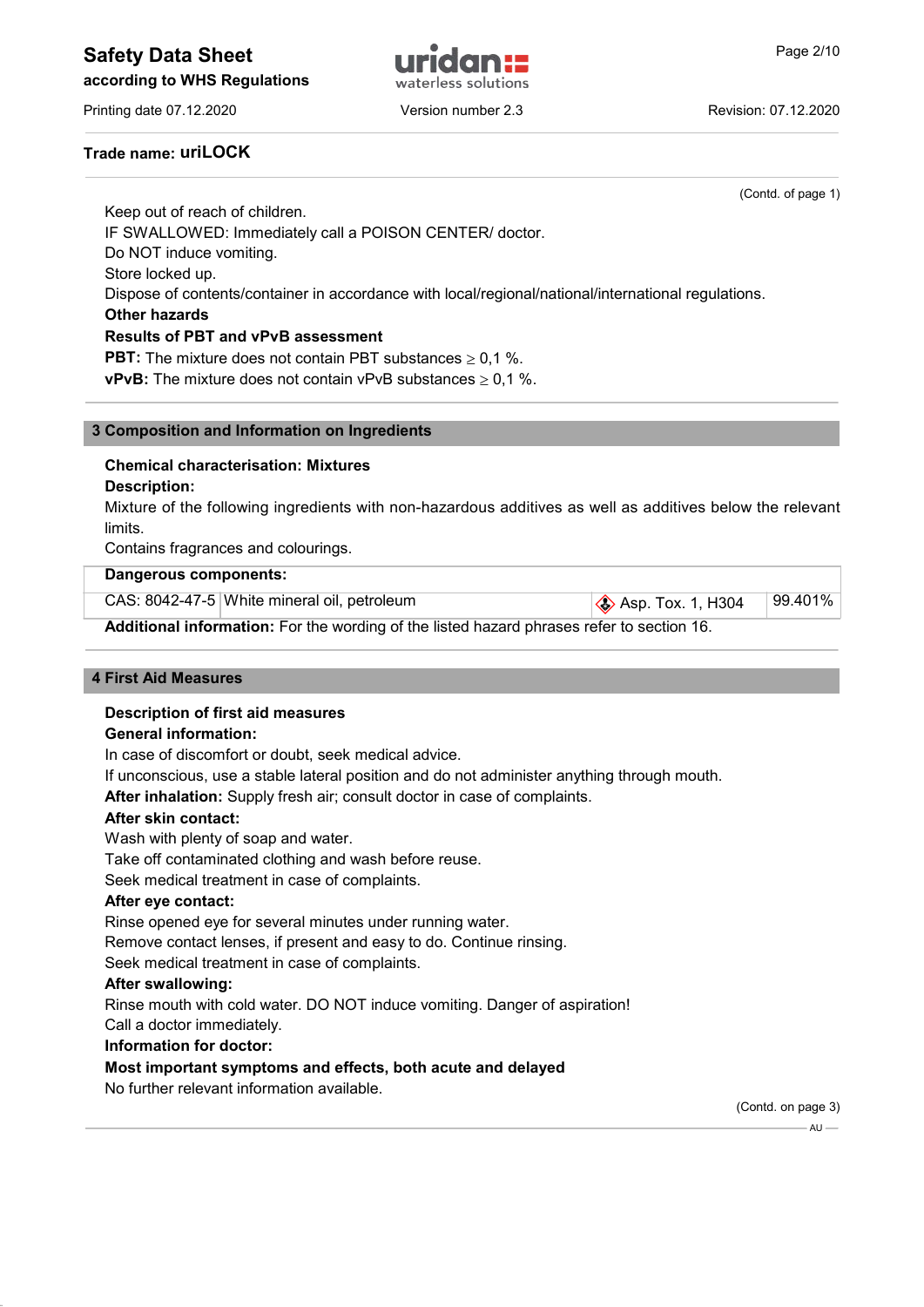# Safety Data Sheet **Example 2018 Page 3/10 Page 3/10**

according to WHS Regulations

Printing date 07.12.2020 **Version number 2.3** Revision: 07.12.2020

(Contd. of page 2)

## Trade name: uriLOCK

## Indication of any immediate medical attention and special treatment needed

Depending on the condition of the patients, the doctor must assess the symptoms and the overall general condition.

#### 5 Fire Fighting Measures

#### Extinguishing media

Suitable extinguishing agents:

CO2, powder or water spray. Fight larger fires with water spray or alcohol resistant foam.

For safety reasons unsuitable extinguishing agents: Water with full jet

#### Special hazards arising from the substance or mixture

In case of fire, the following can be released:

COx, NOx, SOx

**Hydrocarbons** 

## Advice for firefighters

Protective equipment:

Wear self-contained respiratory protective device.

Wear fully protective suit.

## Additional information

Dispose of fire debris and contaminated fire fighting water in accordance with official regulations.

#### 6 Accidental Release Measures

#### Personal precautions, protective equipment and emergency procedures

Restricted access to the affected area until cleaning work is completed.

Wear protective equipment. Keep unprotected persons away.

Ensure adequate ventilation

Avoid contact with skin and eyes.

Do not breathe vapour/spray.

Keep away from ignition sources.

Particular danger of slipping on leaked/spilled product.

#### Environmental precautions:

Inform respective authorities in case of seepage into water course or sewage system.

Do not allow large quantities to enter drains/surface water/groundwater.

#### Methods and material for containment and cleaning up:

Absorb with liquid-binding material (sand, diatomite, acid binders, universal binders, sawdust).

Dispose of the material collected according to regulations.

#### Reference to other sections

See Section 7 for information on safe handling.

See Section 8 for information on personal protection equipment.

See Section 13 for disposal information.

#### 7 Handling and Storage

Handling:

## Precautions for safe handling

Ensure adequate ventilation.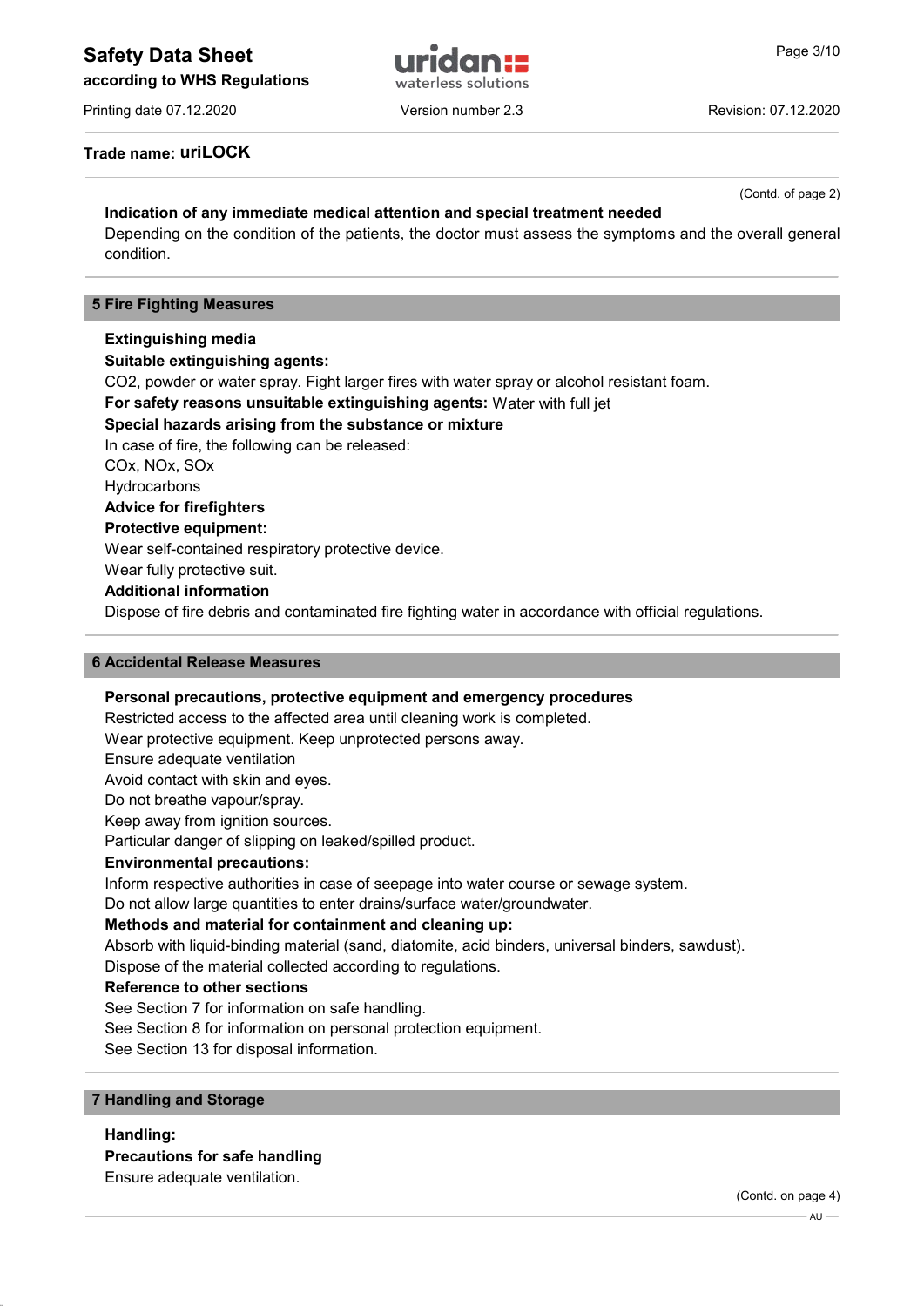# Safety Data Sheet **Example 2018 Page 4/10 Page 4/10**

according to WHS Regulations



Printing date 07.12.2020 **Version number 2.3** Revision: 07.12.2020

## Trade name: uriLOCK

(Contd. of page 3) Keep receptacles tightly sealed. Avoid contact with skin and eyes. Prevent formation of aerosols. Avoid breathing mist/vapours/spray. Use personal protective equipment as required. Observe protective measures and safety instructions. Information about fire - and explosion protection: Keep ignition sources away - Do not smoke. Conditions for safe storage, including any incompatibilities Storage: Requirements to be met by storerooms and receptacles: Store in a dry, cool, well-ventilated area. Store only in the original receptacle. Prevent any seepage into the ground. Protect from heat and direct sunlight. Store in accordance with local/regional/national/international regulations. Information about storage in one common storage facility: Store away from oxidising agents. Further information about storage conditions: Keep container tightly sealed. Store in a cool place. Storage class: 10

Specific end use(s) No further relevant information available.

#### 8 Exposure controls and personal protection

#### Additional information about design of technical facilities: No further data; see item 7.

#### Control parameters

#### Ingredients with limit values that require monitoring at the workplace:

The product does not contain any relevant quantities of materials with critical values that have to be monitored at the workplace.

Observe the member state specific regulations!

| <b>DNELs</b>                                |                                                                                       |                                    |  |  |  |
|---------------------------------------------|---------------------------------------------------------------------------------------|------------------------------------|--|--|--|
| CAS: 8042-47-5 White mineral oil, petroleum |                                                                                       |                                    |  |  |  |
| Oral                                        | Long-term exposure - systemic effects 25 mg/kg bw/d (consumer)                        |                                    |  |  |  |
| Dermal                                      | Long-term exposure - systemic effects 93.02 mg/kg bw/d (consumer)                     |                                    |  |  |  |
|                                             |                                                                                       | 217.05 mg/kg bw/d (workers)        |  |  |  |
|                                             | Inhalative Long-term exposure - systemic effects $34.78$ mg/m <sup>3</sup> (consumer) |                                    |  |  |  |
|                                             |                                                                                       | 164.56 mg/m <sup>3</sup> (workers) |  |  |  |

#### PNECs No data available.

Additional information: The lists valid during the making were used as basis.

#### Exposure controls

Personal protective equipment:

#### General protective and hygienic measures:

The usual precautionary measures are to be adhered to when handling chemicals.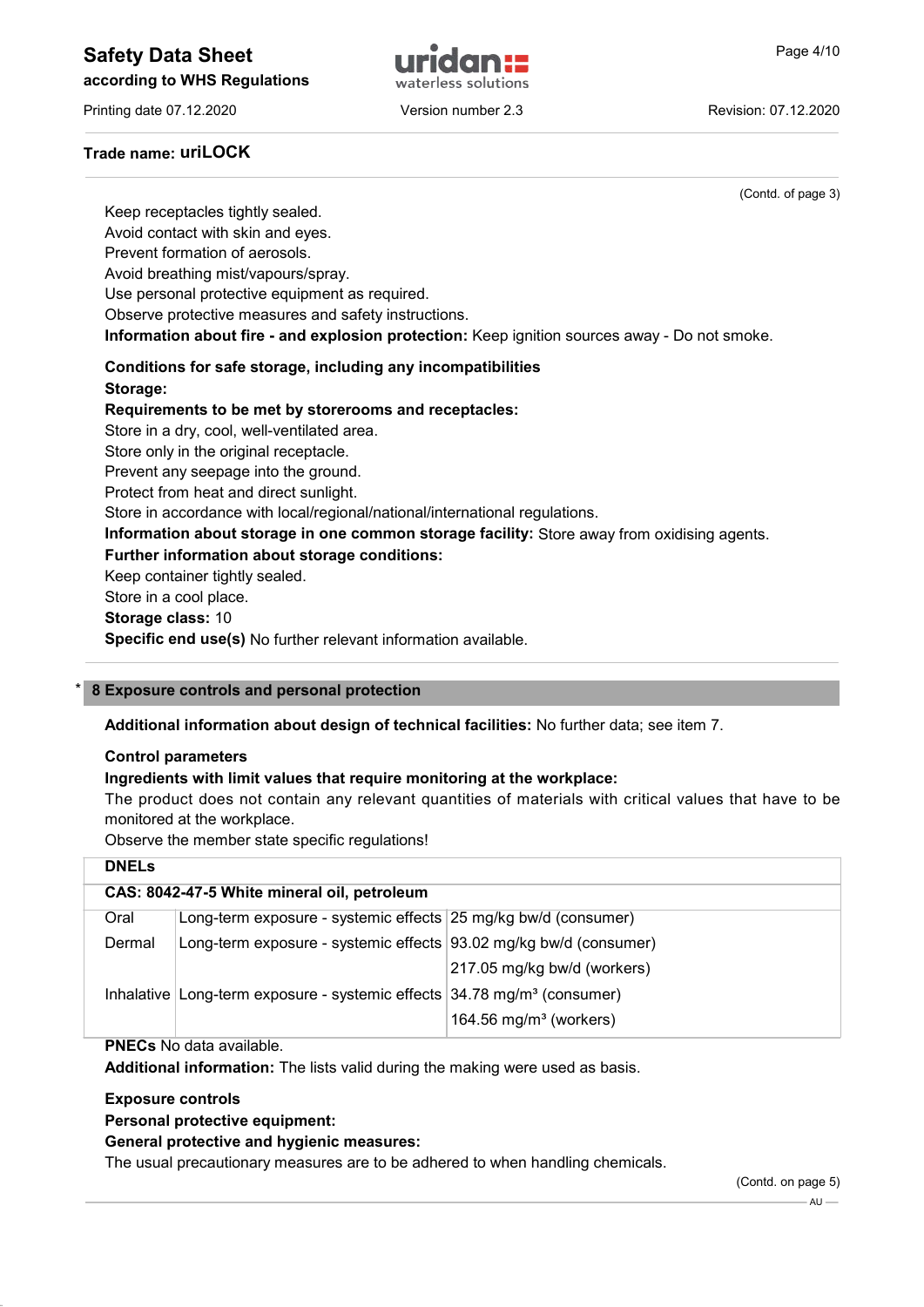# Safety Data Sheet **Example 19 and Solution Contract Contract Contract Contract Contract Contract Contract Contract Contract Contract Contract Contract Contract Contract Contract Contract Contract Contract Contract Contract**

according to WHS Regulations



Printing date 07.12.2020 **Version number 2.3** Revision: 07.12.2020

## Trade name: uriLOCK

(Contd. of page 4)

Keep away from foodstuffs, beverages and feed. Do not eat or drink while working. Wash hands before breaks and at the end of work. Avoid contact with the eyes and skin.

Do not inhale gases / fumes / aerosols.

Protective clothing needs to be selected specifically for the workplace, depending on concentrations and quantities of the hazardous substances handled. The chemical resistance of the protective equipment should be enquired at the respective supplier.

Respiratory protection: Use suitable respiratory protective device in case of insufficient ventilation. Protection of hands:



Protective gloves

EN 374

Material of gloves

Material recommendation:

Nitrile rubber, NBR

Recommended thickness of the material:  $\geq 0.4$  mm

The selection of the suitable gloves does not only depend on the material, but also on further marks of quality and varies from manufacturer to manufacturer.

Selection of the glove material on consideration of the penetration times, rates of diffusion and the degradation.

#### Penetration time of glove material

Breakthrough time: >240 min

The exact break through time has to be found out by the manufacturer of the protective gloves and has to be observed.

#### Eye protection:



Tightly sealed goggles

EN 166

Body protection: Protective work clothing

Limitation and supervision of exposure into the environment

Do not allow large quantities to enter drains/surface water/groundwater.

Inform respective authorities in case of seepage into water course or sewage system.

#### 9 Physical and Chemical Properties

Information on basic physical and chemical properties General Information Appearance: **Form:** Fluid

(Contd. on page 6)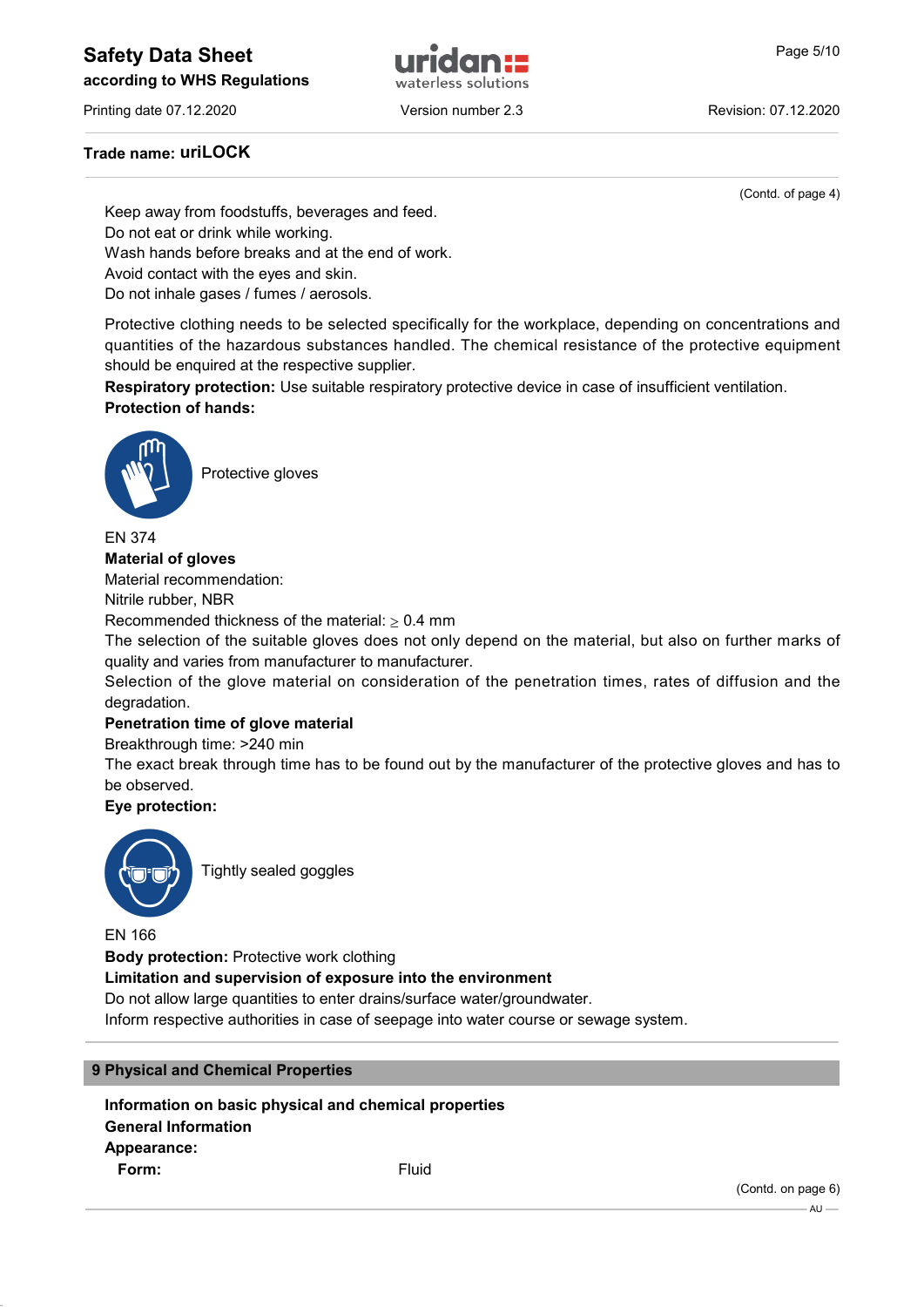# Safety Data Sheet **Example 19 and Sheet Contract Contract Contract Contract Contract Contract Contract Contract Contract Contract Contract Contract Contract Contract Contract Contract Contract Contract Contract Contract Co**

according to WHS Regulations

Printing date 07.12.2020 Version number 2.3 Revision: 07.12.2020

Trade name: uriLOCK



# (Contd. of page 5) Colour: Green Odour: Mild **Odour threshold:** No information available. pH-value: Not applicable. Change in condition Melting point/freezing point: -6 °C No information available. Initial boiling point and boiling range: No information available. Flash point: 154 °C Flammability (solid, gas): Not applicable. Decomposition temperature: No information available. Auto-ignition temperature: Product is not selfigniting. Explosive properties: Product does not present an explosion hazard. Explosion limits: Lower: No information available. Upper: Upper: No information available. Oxidising properties No information available. Vapour pressure at 20 °C: 0.013 kPa **Density at 20 °C:** 0.83 – 0.85 g/cm<sup>3</sup> Vapour density **No information available.** Evaporation rate Not determined. Solubility in / Miscibility with water: **Insoluble.** Partition coefficient: n-octanol/water: Not determined. Viscosity: **Dynamic:** No information available. **Kinematic at 40 °C:**  $14.5 - 17.5$  mm<sup>2</sup>/s Other information **Other information** No further relevant information available.

#### 10 Stability and Reactivity

Reactivity No further relevant information available. Chemical stability No decomposition if used and stored according to specifications. Possibility of hazardous reactions Reacts with oxidising agents. Conditions to avoid Protect from heat and direct sunlight. Incompatible materials: strong oxidizing agents strong acids Strong alkalis.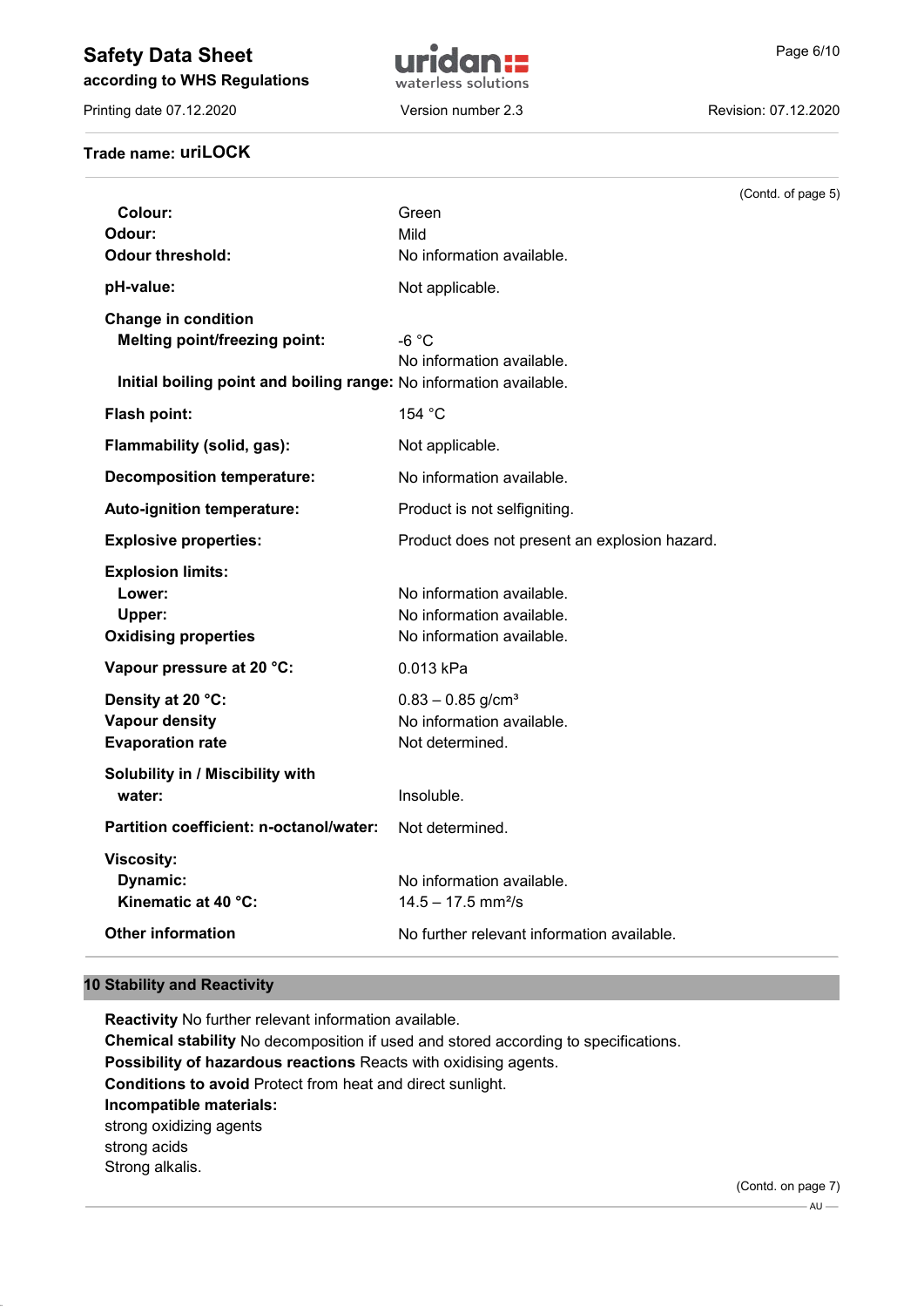# Safety Data Sheet **Example 19 and Sheet Contract Contract Contract Contract Contract Contract Contract Contract Contract Contract Contract Contract Contract Contract Contract Contract Contract Contract Contract Contract Co**



Printing date 07.12.2020 **Version number 2.3** Revision: 07.12.2020

(Contd. of page 6)

Trade name: uriLOCK

#### strong reducing agents

Hazardous decomposition products: No dangerous decomposition products known.

#### 11 Toxicological Information

#### Information on toxicological effects Acute toxicity

LD/LC50 values relevant for classification:

#### ATE (Acute Toxicity Estimates)

Dermal  $|LD50| > 2,012$  mg/kg (rabbit)

#### CAS: 8042-47-5 White mineral oil, petroleum

Oral LD50 > 5,000 mg/kg (rat) Dermal  $|LD50| > 2,000$  mg/kg (rabbit) Inhalative  $|LOG0/4h| > 5,000$  mg/m<sup>3</sup> (rat)

#### Additional toxicological information:

The product shows the following dangers according to the calculation method of the General EU Classification Guidelines for Preparations as issued in the latest version:

#### 12 Ecological Information

#### Toxicity

#### Aquatic toxicity:

#### CAS: 8042-47-5 White mineral oil, petroleum

LC50  $(96 h)$  > 1,000 mg/l (fish) (Leuciscus idus)

LL50 (48 h)  $\vert$  > 100 mg/l (daphnia) (Daphnia magna)

NOEL (72 h)  $\geq$  100 mg/l (algae) (Pseudokirchneriella subcapitata)

## Persistence and degradability

Weißes Mineralöl:

Not easily biodegradable

Biodegradability: 31.13 % (28 d)

Behaviour in environmental systems:

Bioaccumulative potential No further relevant information available.

Mobility in soil No further relevant information available.

Additional ecological information:

#### General notes:

Water hazard class 1 (German Regulation) (Self-assessment): slightly hazardous for water Do not allow undiluted product or large quantities of it to reach ground water, water course or sewage system.

#### Results of PBT and vPvB assessment

**PBT:** The mixture does not contain PBT substances  $\geq 0.1$  %.

**vPvB:** The mixture does not contain vPvB substances  $\geq 0.1$  %.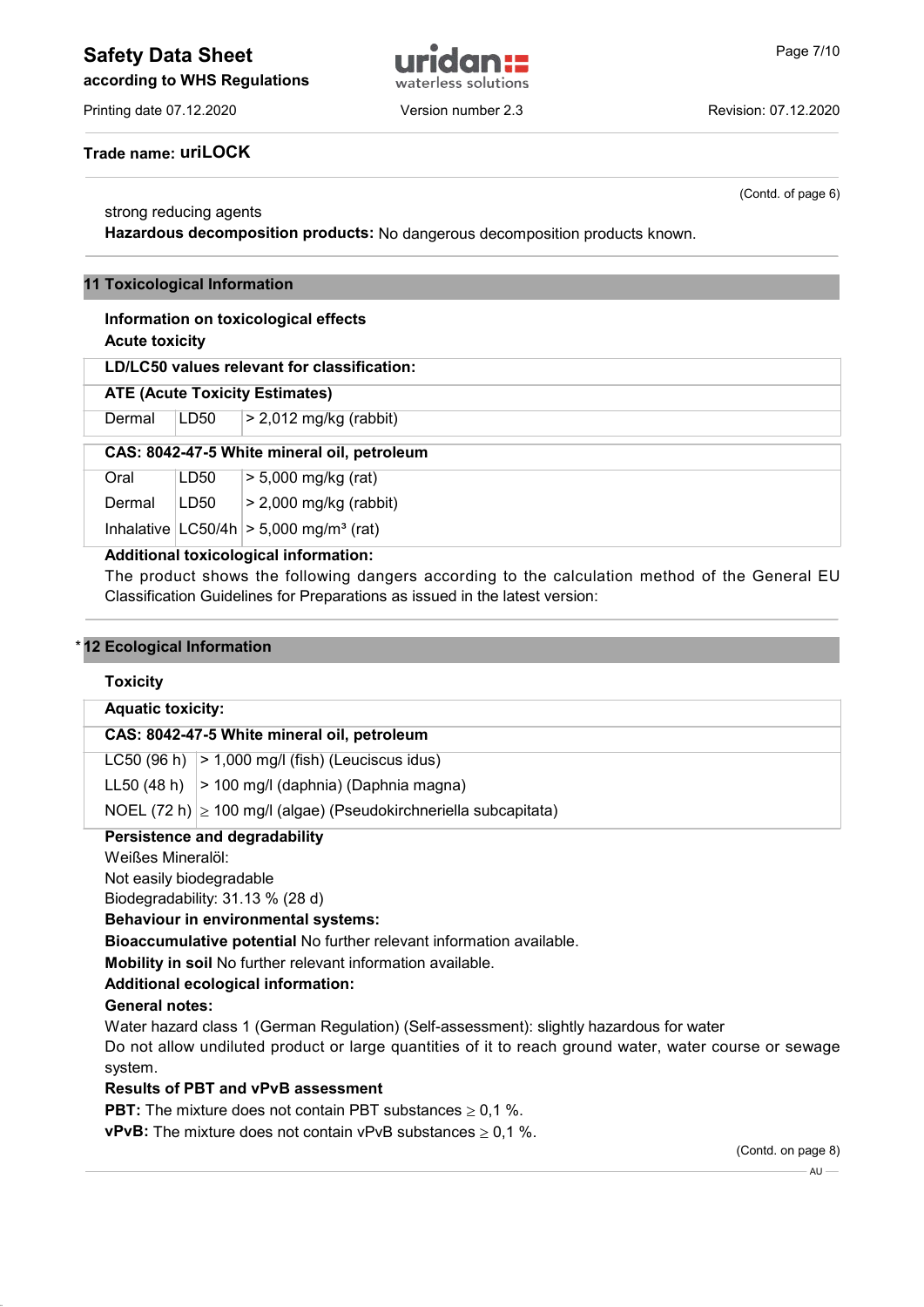# Safety Data Sheet **Example 2018 Page 8/10 Page 8/10**

according to WHS Regulations



Printing date 07.12.2020 Version number 2.3 Revision: 07.12.2020

(Contd. of page 7)

Trade name: uriLOCK

Other adverse effects No further relevant information available.

#### 13 Disposal considerations

## Waste treatment methods

#### Recommendation

Must not be disposed together with household garbage. Do not allow product to reach sewage system. Only dispose of product residues via authorised companies according to local legislation.

# Uncleaned packaging:

#### Recommendation:

Dispose of packaging according to regulations on the disposal of packagings. Packagings that may not be cleansed are to be disposed of in the same manner as the product.

#### 14 Transport information

| UN-Number                                                |                 |  |  |  |
|----------------------------------------------------------|-----------------|--|--|--|
| ADG, ADN, IMDG, IATA                                     | not regulated   |  |  |  |
| UN proper shipping name                                  |                 |  |  |  |
| ADG, ADN, IMDG, IATA                                     | not regulated   |  |  |  |
| <b>Transport hazard class(es)</b>                        |                 |  |  |  |
| ADG, ADN, IMDG, IATA                                     |                 |  |  |  |
| Class                                                    | not regulated   |  |  |  |
| Packing group                                            |                 |  |  |  |
| ADG, IMDG, IATA                                          | not regulated   |  |  |  |
| <b>Environmental hazards:</b>                            | Not applicable. |  |  |  |
| Special precautions for user                             | Not applicable. |  |  |  |
| <b>Transport in bulk according to Annex II of Marpol</b> |                 |  |  |  |
| and the IBC Code                                         | Not applicable. |  |  |  |
| UN "Model Regulation":                                   | not regulated   |  |  |  |
|                                                          |                 |  |  |  |

#### 15 Regulatory information

#### Safety, health and environmental regulations/legislation specific for the substance or mixture

| <b>Australian Inventory of Industrial Chemicals</b> |                                                              |                |  |
|-----------------------------------------------------|--------------------------------------------------------------|----------------|--|
| All ingredients are listed.                         |                                                              |                |  |
|                                                     | Standard for the Uniform Scheduling of Medicines and Poisons |                |  |
| CAS: 84929-31-7 Lemon oil                           |                                                              | S <sub>5</sub> |  |
| CAS: 7440-22-4<br><b>Silver</b>                     |                                                              | S2             |  |

#### GHS label elements

The product is classified and labelled according to the Globally Harmonised System (GHS).

(Contd. on page 9)

 $-AU$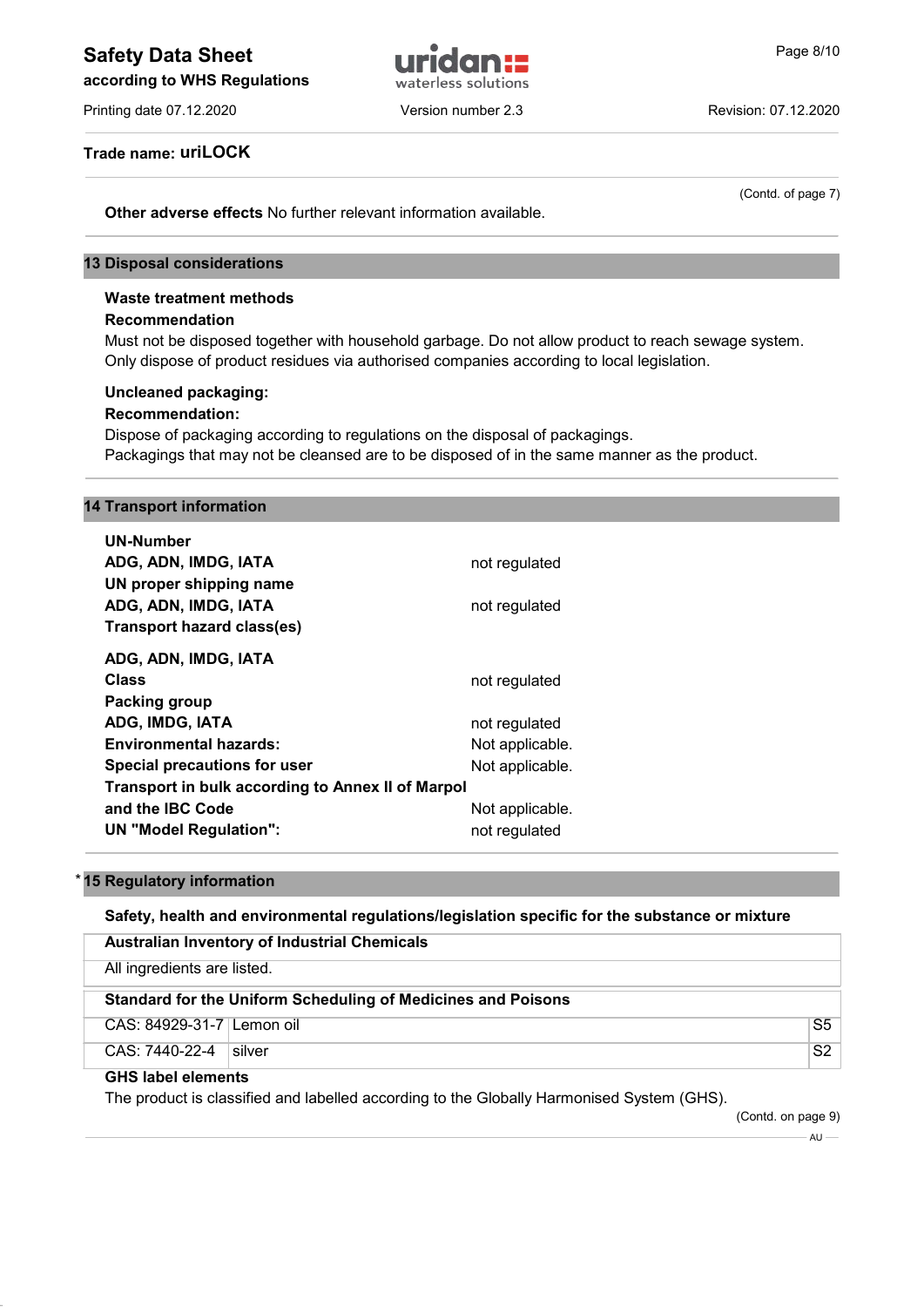# Safety Data Sheet **Example 2014** and Trichard Page 9/10

according to WHS Regulations

Printing date 07.12.2020 **Version number 2.3** Revision: 07.12.2020

Trade name: uriLOCK

(Contd. of page 8)

Hazard pictograms



#### Signal word Danger

### Hazard-determining components of labelling:

White mineral oil, petroleum Lemon oil Dinkum oil Hazard statements May be fatal if swallowed and enters airways. Precautionary statements If medical advice is needed, have product container or label at hand. Keep out of reach of children. IF SWALLOWED: Immediately call a POISON CENTER/ doctor. Do NOT induce vomiting. Store locked up. Dispose of contents/container in accordance with local/regional/national/international regulations.

#### Directive 2012/18/EU

Named dangerous substances - ANNEX I None of the ingredients is listed.

Chemical safety assessment: A Chemical Safety Assessment has not been carried out.

#### 16 Other information

This information is based on our present knowledge. However, this shall not constitute a guarantee for any specific product features and shall not establish a legally valid contractual relationship.

#### Relevant phrases

H304 May be fatal if swallowed and enters airways.

#### Training hints

Before handling, storage or use for the first time, employees must be informed about the properties of the substance and about measures taken to ensure safety and environmental protection.

#### Department issuing SDS:

UmEnA GmbH

http://umena.at

## Contact:

## Abbreviations and acronyms:

ADR: Accord européen sur le transport des marchandises dangereuses par Route (European Agreement concerning the International Carriage of Dangerous Goods by Road)

IMDG: International Maritime Code for Dangerous Goods

IATA: International Air Transport Association

EINECS: European Inventory of Existing Commercial Chemical Substances

ELINCS: European List of Notified Chemical Substances

CAS: Chemical Abstracts Service (division of the American Chemical Society)

(Contd. on page 10)

 $All$